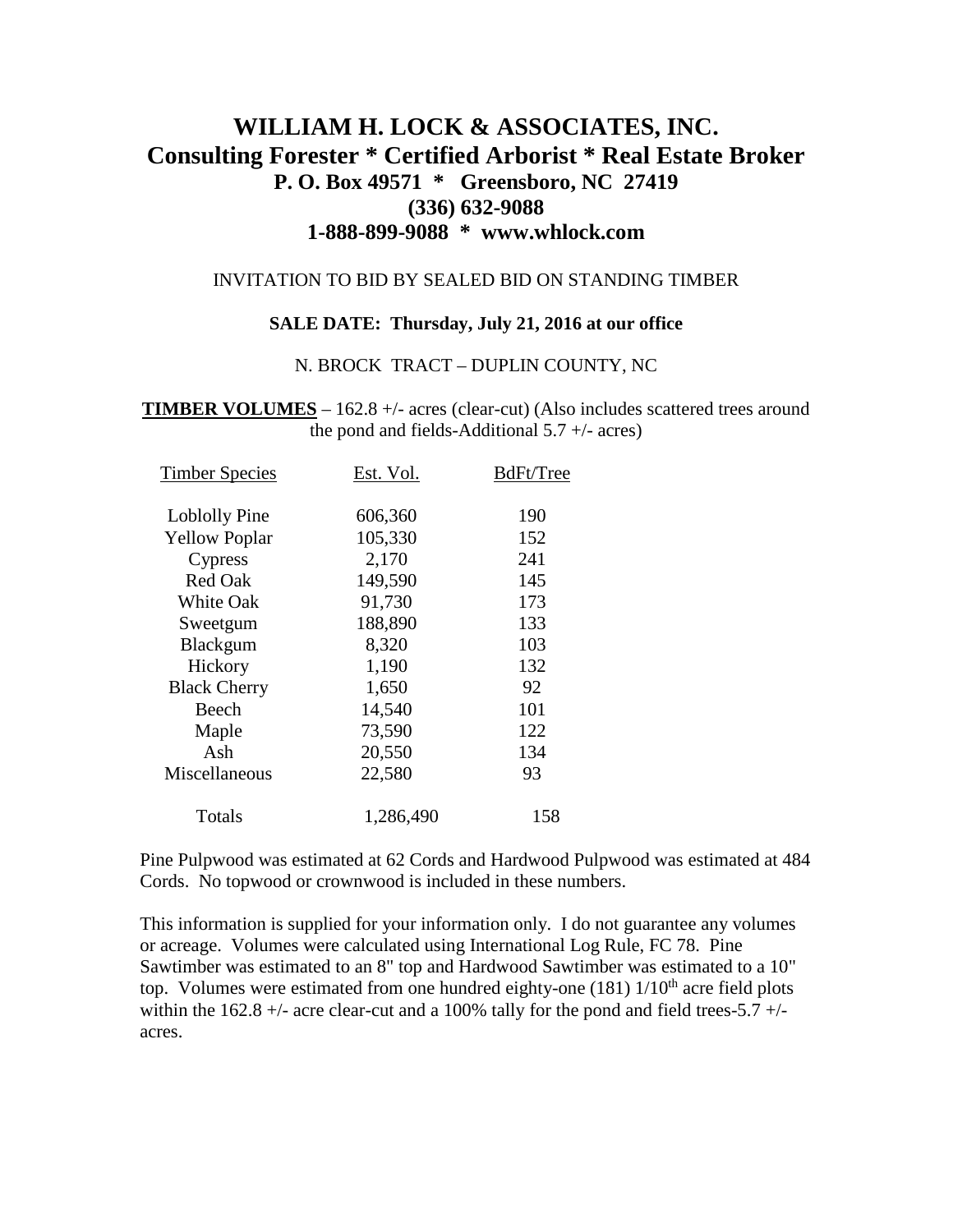Page Two N. Brock Tract - Timber Sale Sale Date: Thursday – July 21, 2016

## **LOCATION:**

This tract is located on the north and south side of Stocking Head Road near #900 Stocking Head Road. The tract is within the Lower Basin of the Cape Fear River. See attached location maps.

#### **BIDS:**

The Brock Tract is being sold on a lump sum sealed bid basis. Bids will be accepted by **regular mail** if received by 5:00 pm on Wednesday, July 20, 2016 **OR** bids will be accepted by **email [\(whlock@whlock.com\)](mailto:whlock@whlock.com), telephone (336-632-9088), fax (336-632- 9088), or in-person** at my office until 11:00 am on Thursday, July 21, 2016. At 11:00 am on Thursday, July 21, 2016 all bids received will be recorded. The successful bidder will be notified within 24 hours of the bid openings. A 10% deposit may be requested to be delivered to William H. Lock & Associates, Inc. within 72 hours of the bid opening. The balance of the sales price is to be delivered at the sale closing. The seller reserves the right to refuse or accept any and all bids. Seller will consider all bids. The seller will be responsible for the timber deed preparation, revenue stamps if recorded, and the forestry consultant fees. The buyer will be responsible for all other closing costs. A \$1,500 performance deposit will be payable at closing and held in a non-interest bearing trust account until satisfactory completion of logging. The performance deposit does not limit the buyer's liability.

## **PLACE OF SALE:**

The timber sale will be held at the office of William H. Lock & Associates, Inc. in Greensboro, NC. The office address is 375 S. Swing Road, Greensboro, NC 27409. Telephone and Fax: 336-632-9088; [Email: whlock@whlock.com](mailto:Email:%20whlock@whlock.com) 

## **CONDITIONS OF SALE**:

1. The Buyer shall have 24 months from the date of the timber deed to cut and remove all merchantable timber within the "Sale Areas". "Creek Buffers" have been marked with Blue Paint. No blue painted trees marking the buffer boundaries may be cut. All pine of any size and hardwoods >16" DBH may be harvested from within these buffer areas provided all Best Management Practices, Forest Practice Guidelines, and any applicable river basin or watershed regulations are followed. The sale boundaries are marked with pink flagging. No trees beyond the pink flagging are to be harvested. Numerous canals traverse the tract and these were not specifically marked with blue paint or flagging. Buyer must keep these canals open and free of debris so that the water flow is not impeded. One small "out" area is marked with orange flagging near the center of the southern portion. No trees are to be harvested within this "out" area.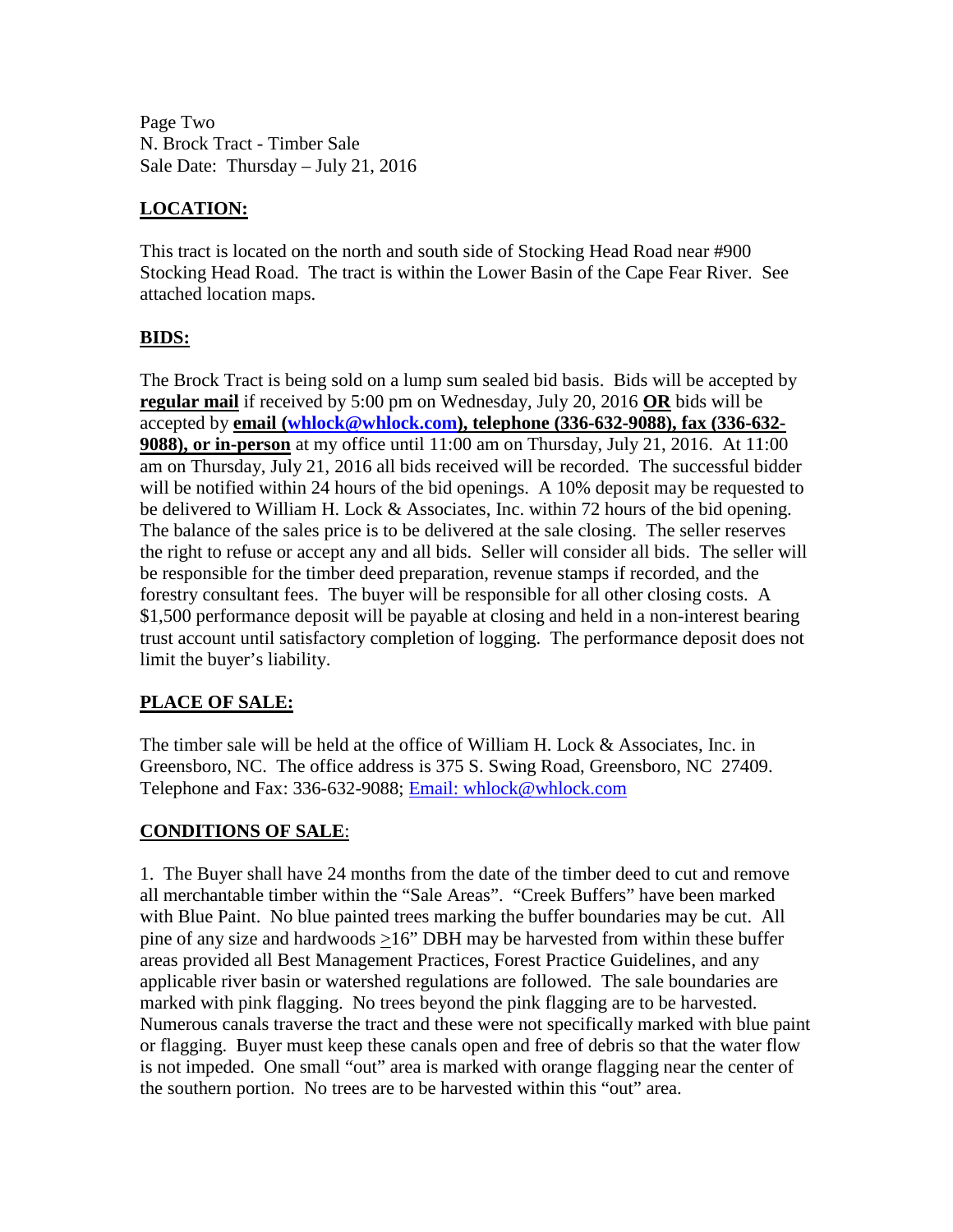Page Three N. Brock Tract - Timber Sale Sale Date: Thursday – July 21, 2016

2. The Buyer shall access the tract from Stocking Head Road along any of the existing farm paths leading into the wooded sections of the tract. House driveways may not be used for logging access. All access routes will need to be installed and/or maintained according to all North Carolina Best Management Practices, Forest Practice Guidelines, and any applicable river basin or watershed rules. Tract is within the Lower Basin of the Cape Fear River. All roadways must remain open and passable by ordinary traffic at all times. The roadways must be left in similar condition at the completion of the harvesting operation as they were at the beginning of the harvesting operation, reasonable wear and tear accepted. Call W.H. Lock if there are questions concerning access routes.

3. The Buyer is responsible for maintaining a clean site. No equipment parts, trash, tires or other debris shall be left on the property. It shall be the Buyer's responsibility to clean up any hazardous material or chemical waste spills including but not limited to Diesel Fuel, Hydraulic Fluid, Machine Oil, and/or Gasoline upon the subject property. Responsibility will include any required remediation including but not limited to the removal of contaminated soils.

4. Harvesting operations must not interfere with any farming operations and farming operations must not interfere with any harvesting operations. Decking, loading or hauling will not be permitted in any existing open fields or pastures immediately adjacent to the timber unless approved by William H. Lock & Associates, Inc. If approved, open areas must be free of logging debris, smoothed when completed, and re-seeded if necessary.

5. The Buyer is responsible for following all Federal, State, and local regulations regarding timber harvesting activities. If required, Buyer is responsible for obtaining any necessary permits or licenses required for timber harvesting. All logging operations must conform to North Carolina Best Management Practices, Forest Practices Guidelines, and any applicable river basin or watershed rules. In the event that a non-compliance situation is identified on the tract as a result of the harvesting operation, William H. Lock & Associates, Inc. will have the express right to suspend the harvesting operation until the situation is brought into compliance. No trees or other logging debris shall be left in or across the property boundary, sale cutting lines, canals or access roads and paths.

6. All necessary property corners and sale harvest boundaries have been marked with pink flagging. No flagged or painted trees denoting the sale boundary shall be cut and no trees outside the boundary lines shall be cut. If trees marking the property lines or sale boundary are cut, North Carolina timber trespass laws may apply. No trees shall be cut to fall on a neighboring landowner's property or where potential damage may occur. If existing property corners are damaged or removed as a result of the harvesting operation, Buyer agrees to replace the markers at the correct surveyed location at their expense.